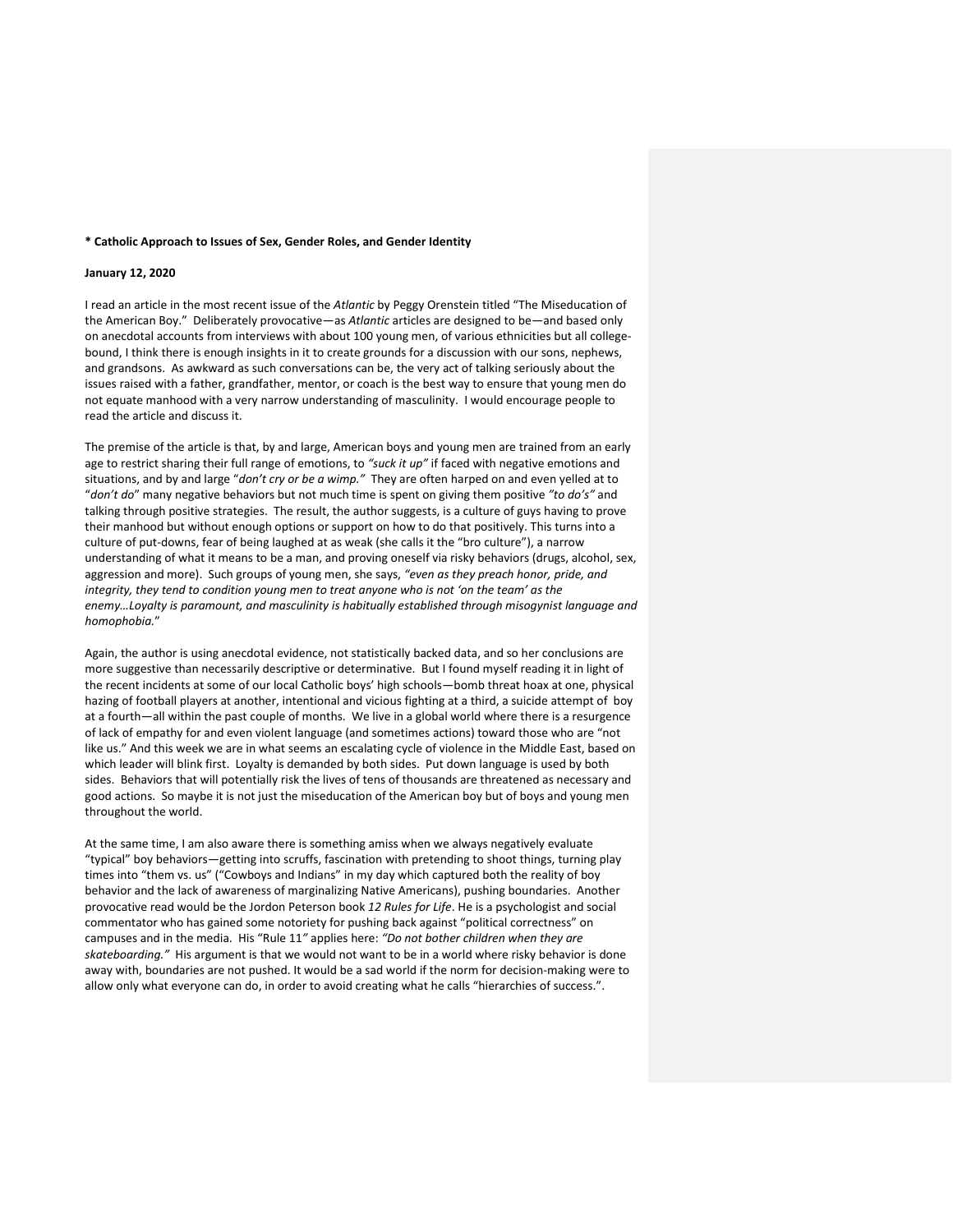Children who take some risks can become competent adults who do not back down from the effort it takes to be successful in other endeavors, including challenges that will make for a better world for both men and women. He also points to the flaws he sees in many university level programs of study, when they embrace an approach that suggests there is no core understanding of human life and culture, as though everything can be re-interpreted as one sees fit and all interpretations have a similar claim to the truth. I agree with much of Peterson's critique. Unfortunately, from my way of thinking, Peterson's ideas have very often been used by narrow-minded groups who are afraid of a world where Western, white, male privilege is no longer in the driver's seat, almost confirming that there is a type of "toxic masculinity" that is unable to control itself. This in turns feeds the desire of those who try to minimize the difference between the sexes, seeing all behavior as just human behavior in general, and not emphasizing masculinity or femininity.

The reason I bring up the above is not to become a social or political commentator, but to raise a theological issue, which is my area of expertise. Is there a way, then, of being a man or woman, of living out one's humanity as a male human being or female human being, that is in tune with God's plan for creation of humanity, which nevertheless allows for a difference between the sexes? What is an approach to issues of sex, gender roles, and gender identity that is compatible with a Catholic theological understanding? Do we have anything to say persuasively as a Church, when it comes to issues of sex and gender?

In the past, it was not even a question. "Of course, we do" would have been the response of nearly everyone. Men are to be men and live out their humanity be embracing male virtues. Women are to be women and are to be encouraged to embody all the female virtues. And when lived properly the two beautifully complement each other. That is how God intends it. Today the answer would not be as certain or as universal. We are very aware of how women were expected to be subordinate to men and denied access to certain professions, political positions and more. Complementarity, in other words, seemed to work best when there was a hierarchy between men and women, with women expected to serve the needs of the husband (boss, leader, etc.), because loving, compassionate service was said to be especially suited to women.

Now, with women embracing and doing well in all walks of life, including those traditionally reserved for men, it is not so easy to say what it is "especially suited" to women or to men. We are aware of how human attributes, even if seen as mostly feminine or masculine, are lived in concrete human lives on a spectrum, so that there is no human virtue that is exclusively the domain of one sex and not the other. We are aware that supporting a rigid distinction between masculine and feminine also included a view of God as male—something even the *Catechism of the Catholic Church* reminds us is a false view (#239. *"We ought therefore to recall that God transcends the human distinction between the sexes. He is neither man nor woman").* I think there a wisdom that the Church can share on these issues of sex and gender that challenges all sides to be more careful in their thinking, language and actions, More next time.

#### **January 19, 2020**

Last week I began this series of articles suggesting that the Catholic Church has a wisdom to share on the topics of sex and gender, which challenges all sides of the cultural debate on these issues. We are in a world that has moved from seeing everything in a neatly differentiated binary way (male/female, masculine/feminine, heterosexual/homosexual, etc.), based on an understanding that there is a clear

**Commented [BFD1]:**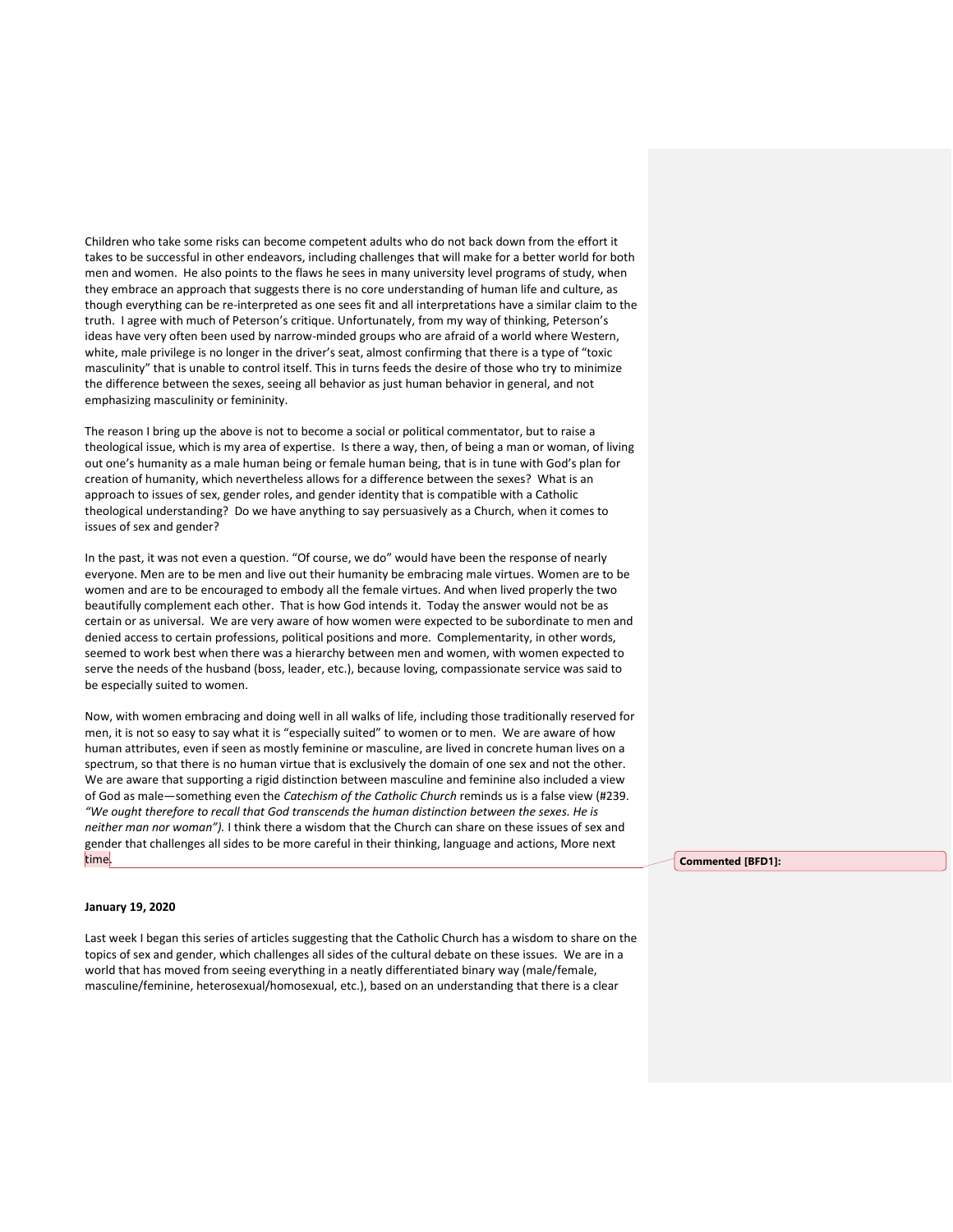and definitive natural order to everything, to a world where some would suggest that there is no such thing as an objective natural order and all such distinctions are invented by humanity and are used to marginalize and oppress people. On all such issues, the core of our Catholic tradition has taken what might be called a "critical realist" approach to the world as opposed to a "naïve realist" approach. Naïve realist: what you see is objectively true as is. Critical realist: what you see can be limited or even distorted in any number of ways, but through careful methods of observation and interpretation you can make true judgments about what you see. This approach leads the Church to reject the notion that there is no such thing as a natural order and to oppose the idea that all distinctions are mere inventions and have no objective basis in reality. At the same time, the Church's critical realism leads it to a willingness to develop its teaching, as the human community comes to more nuanced understandings of what the objective reality is. A prime example is the theory of evolution. Naïve Christian realist: God created humanity directly as the Bible says and evolutionary theory is false. Critical Christian realist: The Bible is to be read for its theological insights and not as a historical or scientific textbook. God created humanity in and through the process of evolutionary development and the emergence of the human species. Evolutionary theory that rejects the possibility of the distinctiveness of the human soul is false.

The Church's critical realism means that on issues of vital concern to humanity, where human knowledge is unsettled or undergoing significant development, the Church will maintain its long established way of expressing its teaching, but will begin to incorporate some of the new realities, until it finds a way to present its teaching, which shows openness to the new but continuity with something core to the Tradition. For example, the teaching condemning slavery. The Church always condemned unjust treatment of slaves but for a long time accepted the morality of owning slaves, as long as masters treated them justly. Now it condemns all slavery. The continuity at the core of the Tradition? The concern for the intrinsic dignity of the human person. The change? A recognition that slavery by its very nature is incompatible with protecting that dignity. There can be more humane or less humane treatment of slaves, but there cannot be any just treatment, short of breaking the bond of slavery. A similar process can be seen in the Church's coming to a new understanding of usury, of religious liberty, of organ donation, capital punishment, and more. The difficulty is that, when the Church is in the midst of struggling to find the right language to express the deepest core of the Tradition understood in light of changing events, the Church can sound either so antiquated as to be unbelievable or so new that it looks as though the core of the Tradition is changing. This is the situation the Church currently seems to be in with issues of sexuality, marriage and gender. Do not accept the civil recognition of same-sex marriages? How out of touch the Church is! Accept the civil recognition of same-sex marriages? If the Church can change on that issue, then is anything unchangeable?! You can apply that dilemma to many other current issues as well (birth control, in vitro fertilization, end of life treatments, sex reassignment surgery, and more).

Even though the Church's wisdom in this area of sex and gender will exhibit that struggle, and needs to be interpreted in light of it, it does not mean the Church is without guidance. The Church's wisdom is rooted in a theological understanding of the human person, the requirement of the common good, the practice of solidarity, the preferential option for the poor and marginal when dealing with access to basic goods, and the principle of subsidiarity which enables the fullest participation of those affected by any decisions made. These are the core principles of Catholic Social Teaching. In other words, the Church's wisdom is rooted in its social doctrine. The articulation of these core principles has developed over the past 130 years. I have put a link on the stregis.org website for the Vatican's *Compendium of the Social Doctrine of the Church* (2005), which lays out these principles in detail. They are applicable not just to these contentious issues but to any issue that has social, political, cultural or economic impact. They do not necessarily give us an absolute answer for all issues, but they do offer a valuable and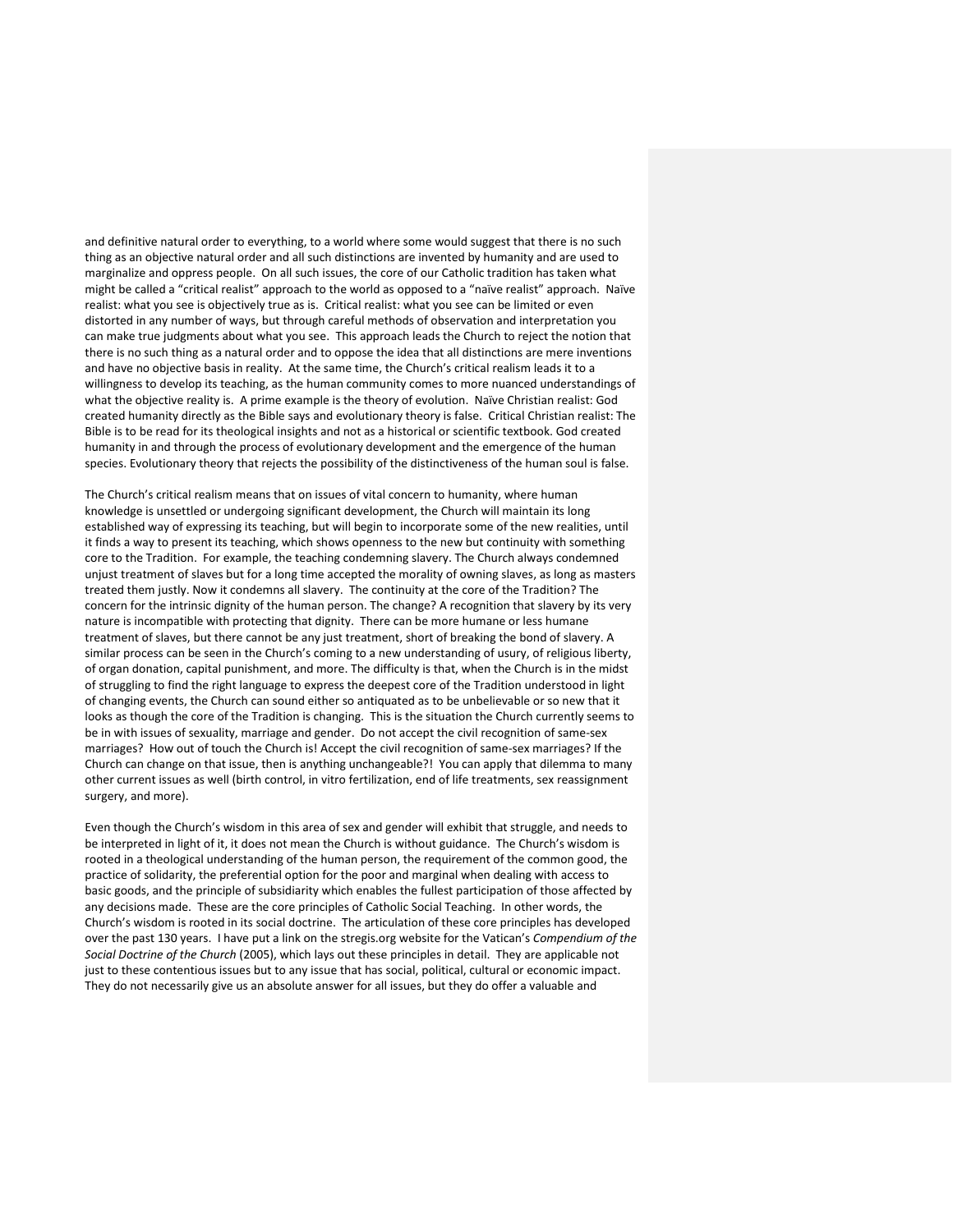positive way for thinking through many moral issues. I will try to unpack the meaning of each of these principles of Catholic Social Teaching and suggest how they can give a wisdom toward dealing with issues of sex, gender roles, and gender identity. More next time.

### **January 26, 2020**

The Catholic Church's approach to issues of sex and gender has been rooted in what is sometimes called a "theology of complementarity." God has created man and woman in his own image and both share equally in the dignity of being in that image. But God created male and female to be complements to each other, not identical. There are critical differences between men and women, even if we struggle to articulate how such differences are best embodied in society. We see these differences clearly in the human anatomy, but it is also true of how a person lives out his masculinity or her femininity. Men and women, as outlined by this traditional understanding, are not identical but complementary to each other. When lived out in this fashion, the union of male and female becomes the fullest expression of the human community in the image and likeness of God. This approach was expressed by Pope John Paull II, for example, in his Apostolic Letter "On the Dignity of Women" (*Mulieris Dignitatem*, 1988). He roots the dignity of women in those human resources that are particular to women: *The personal resources of femininity are certainly no less than the resources of masculinity: they are merely different. Hence a woman, as well as a man, must understand her "fulfilment" as a person, her dignity and vocation, on the basis of these resources, according to the richness of the femininity which she received on the day of creation and which she inherits as an expression of the "image and likeness of God" that is specifically hers. (#11).* Because it is a woman's body that is receptive to bearing children, the theology of complementarity places a high value on the vocation and dignity of motherhood and the nurturing and raising of children. And it places a high value on the vocation and dignity of virginity, as a commitment to give up those acts and relationships which lead to motherhood. The reality of biological maleness or femaleness has social-cultural consequences that reflect, in this view, God's plan for humanity.

Traditionally this led to viewing the women's place to be within the home, or, alternatively, in a religious community or convent. This approach has a difficult time extolling the intrinsic dignity and value of women who choose to be single or who choose not to be mothers or have no desire to stay at home and raise children. This approach has almost no way to positively encourage women to become involved in government and business leadership, military, and other traditionally male professions. As a result, as the world has opened such roles to women in a wide-ranging way, the Church's teaching can appear quaint, out-of-touch, and of little value. The Church's teaching recognizes the changed situation but has not yet settled on how to properly evaluate it theologically. For example, in that same letter Pope John Paul II states early on that "*The dignity of every human being and the vocation corresponding to that dignity find their definitive measure in union with God." (#5).* This is a recognition that the mystery of how God's presence, God's grace, works in specific persons is not fully definable. The main criterion for evaluating things like gender roles and identity is how well people are being led into communion with God, not how well they are living the cultural norm of masculinity or femininity. Or, Pope Francis in his 2015 Apostolic Exhortation *Amoris Laetitia, #286: "Nor can we ignore the fact that the configuration of our own mode of being, whether as male or female, is not simply the result of biological or genetic factors, but of multiple elements having to do with temperament, family history, culture, experience, education, the influence of friends, family members and respected persons, as well as other formative situations. It is true that we cannot separate the masculine and the feminine from God's work of creation, which is prior to all our decisions and experiences, and where biological elements exist which*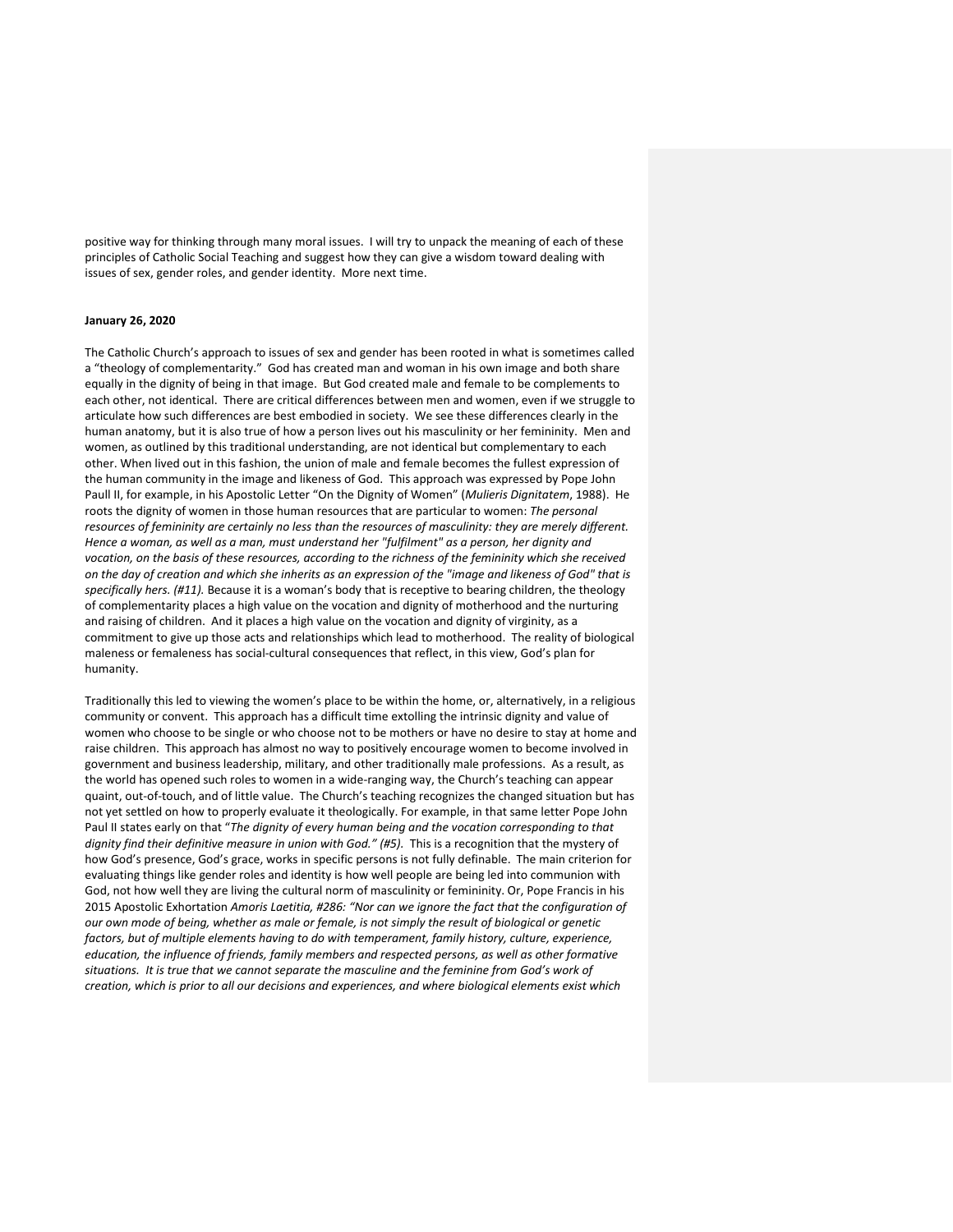*are impossible to ignore. But it is also true that masculinity and femininity are not rigid categories."* If you read what Pope Francis has said or written, it is clear that he still champions a complementarity approach to these issues, but also recognizes that not every situation perfectly fits that approach.

As mentioned last week, in such a situation of flux we should not expect the Church to quickly adjust its traditional language on these issues. There is a wisdom there that the Church will hold onto, even if it is not popular with the culture. At the same time the Church will look for ways to name the core wisdom of the Tradition that embraces new insights into the reality of the world, and over time, the teaching may show significant development. If a way forward can be found that better embraces the fullest understanding of the issues involved and is able to show how that new understanding is, at its core, continuous with the Tradition, then development can happen. Over the next few weeks I want to speculate on ways that development might take place on these issues of sex, gender identity and gender roles. At the heart of such speculation is a practical, pastoral reality. Many families struggle with these issues. It does no good to simply exclude or marginalize people who do not fit our current way of understanding. At the same time, we never need to be afraid to lay out the Church's teaching as best we can. I believe Jesus wants parishes to be communities of welcome for all who are on the journey of discipleship and that includes accompanying people who do not fit neatly within that teaching. Taking what I called a "critical realist" approach and tying these issues to Catholic Social Teaching is one way to think through what is core to our Tradition and offer insights into what teaching might need to be developed. What I say is my own, so take it or leave it as that, but I hope it encourages us as a parish to accompany any and all who are trying to do the best they can to live their lives open to God. If it raises some questions and causes some constructive thinking about these issues, that would be a bonus. More next week.

## **February 2, 2020**

Catholic Social Teaching is rooted in **the foundational principle of protecting and promoting the intrinsic, inviolable, and inalienable dignity of every human person**, from the first moment of conception to one's natural end. That dignity is intrinsic to each human person. It is not earned or merited. It is not a consensus of society or defined by society or given to a person by society. It is Intrinsic to each and every human being from the very first moment of life. At various times there have been and will be eugenics movements which want to define who is worthy of society's resources—a certain IQ level, a particular racial make-up, a bearer of healthy genetic traits, a specific nationality, a specifically chosen embryo and so on. The Church's core Tradition will reject such definitions because human dignity is an intrinsic value, not something bestowed by others. That dignity is also inviolable. A person cannot violate another person's human dignity because they lose cognitive functions, commit a crime, become incapacitated, become a refugee, become impoverished, identify as transgender or any other reason. There is no justification for violating that dignity. And, thirdly, human dignity is inalienable. A person does not lose it, no matter who they are or what they do.

This foundational principal of human dignity intersects with a second core principal, **the principal of the common good**. The common good is not the greater good or the greatest good for the greatest number. It is the common good of every human person in a particular community. The key to promoting and protecting the common good is recognizing what level of access to a community's "goods" is necessary to protect the dignity every person in that community. The principle of the common good names as unjust any community that does not provide a minimum level of access to those basic goods which guarantee human dignity. For example, education is a basic good necessary for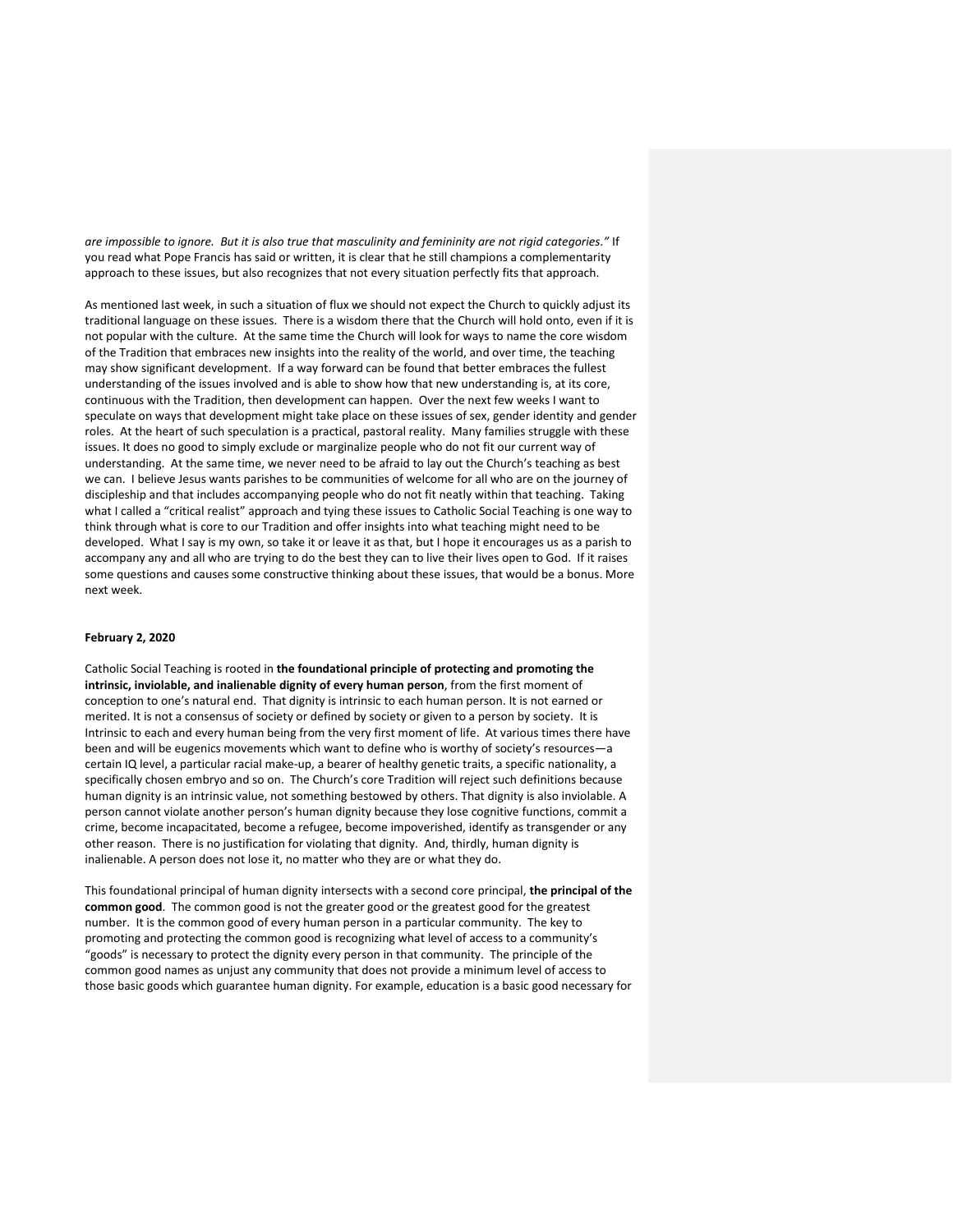human dignity. What level of access to education is necessary in today's world to protect that dignity? In times past it was a basic level of literacy, then a level of education equivalent to middle school, then high school. Now, it seems like some college or post-high school training is the level needed to truly engage in economic and social goods of society. Or, health care. Access to which health care goods is necessary for every person's human dignity? Food, shelter, clothing, and so forth?

This principle does not claim that everyone has the same access and level of care. It is not a socialist principle. It is a moral principle. There can be large discrepancies in wealth, education, ability to feed, clothe and shelter, as long as no one is left below a basic minimum. And the basic minimum is guarded by what protects human dignity. This principle also does not state how such necessary access to goods is to be achieved, only that a community is morally deficient, if it fails to provide such access. In terms of education it can include public and private and home school options. For health it can include single payer or multiple payer insurance plans. For food, shelter and so on, it might be handled through unemployment and disability policies, minimum wage laws, guaranteed income laws, food stamps and other benefit programs. Theoretically, it could even be handled by charitable outreaches, although in practice these never have been enough to safeguard a basic level of care for all. The mix of policies is up to a particular nation or state or community. But the principle of the common good makes it clear that we all have a moral obligation, as a matter of basic justice, to create communities where the least among us have access to a minimum level of goods, sufficient to maintain human dignity.

The other principles that the Church's *Compendium of Catholic Social Doctrine* highlights all try to flesh out how that principle of the common good combined with the foundational principle of human dignity can be put into practice. The **principle of the preferential option for the poor and marginal** is grounded in the teaching that **all goods of society**, even if privately owned, **have a social claim or debt**. What is "mine" or "ours," over and above what we need for our welfare and dignity, is to be judged by how we treat the poorest and most marginal among us. The **principle of subsidiarity** is designed to **maximize the participation of all who are affected** by particular policies, so that there is a way for everyone to have a voice in what happens. Subsidiarity focuses on letting decisions be in the hands of those who can best guarantee human dignity and the common good. For basic education that means in the hands of parents and the local community. For health care it might need to be at the state or even national level. For access to food and water or for protection from terrorism and war, it might include the international level. Finally, the **principle of solidarity** recognizes there are divisions in all communities and that the only way to achieve the common good is to create mechanisms and policies that lessen those divisions and promote greater consensus.

These principles of Catholic Social Teaching have become part of the core doctrine of our Church and provide a framework for asking questions about and thinking through issues of sex and gender. For example, what about a community (such as a school or parish), which has members who identify as transgender? Any ostracizing or belittling or marginalizing is a violation of human dignity. As a Catholic community we should at St. Regis—and I hope we would—strongly protect that dignity. But what about more specific and complex issues? There is great debate over access to public restrooms. What type of access and who decides? The principles above offer some wisdom. Sufficient access needs to be provided for everyone without regard to their gender identity (principles of the common good, preferential option for the marginal), even if it requires some expenditure of resources. If that is done, then access to any restroom by personal choice is not a requirement of social justice according to these principles. The common good can be protected and a policy created by the community if necessary (principle of subsidiarity), which restricts some bathrooms to being unisex for those who are anatomically male or female. In developing that policy, dialogue with all parties concerned should occur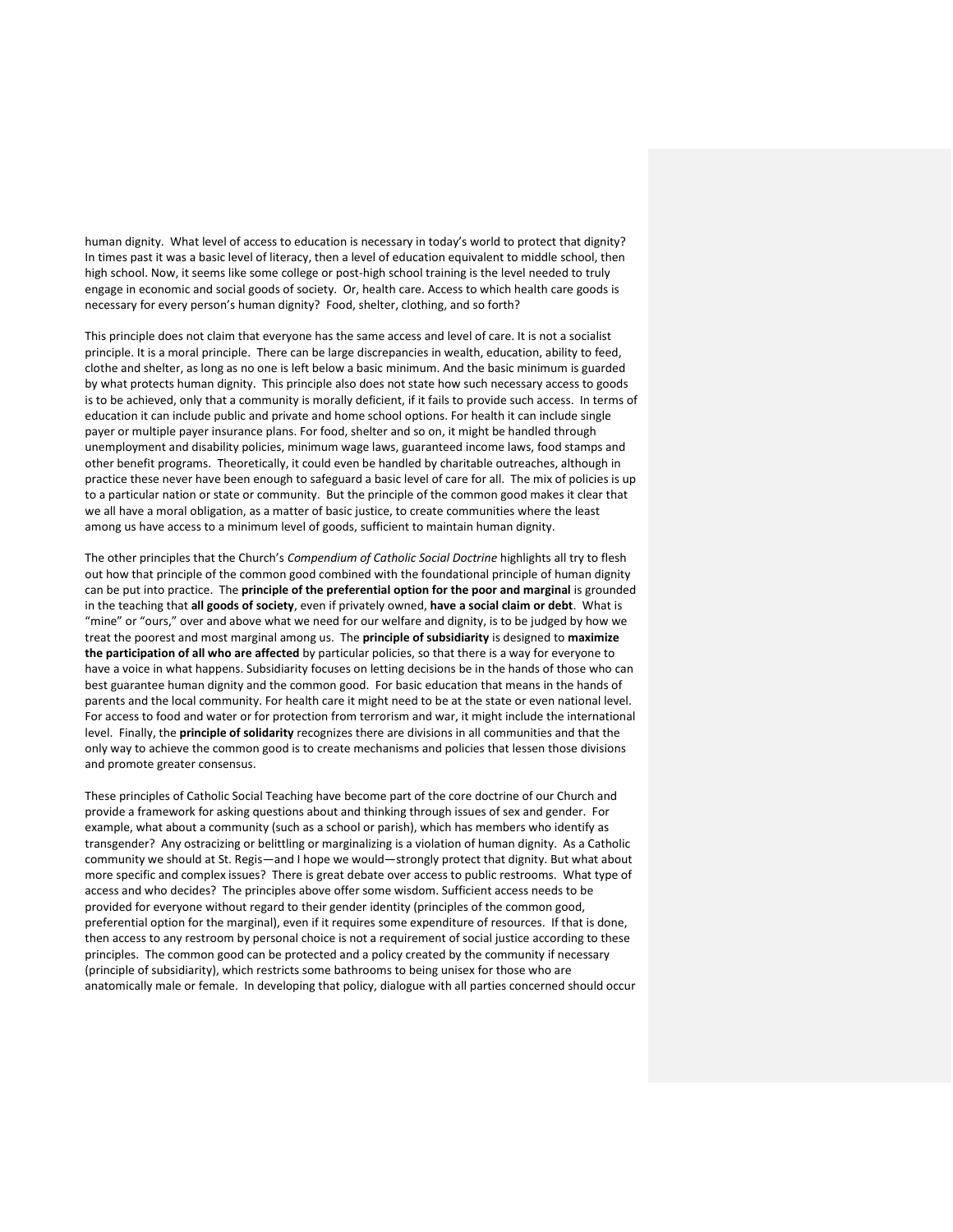(participation) in such a way that all participants responsibly interact with people who do not agree with them (solidarity). If nothing else, Catholic Social Teaching forces us to be very attentive to the needs of more than just ourselves. More next time.

## **February 9, 2020**

Last week I laid out the major principles of Catholic Social Teaching and applied them to one specific issue—access to public restrooms. It is not my intent to go through every issue relate to sex and gender, but to encourage people to approach such issues with those principles in mind and to be open to exploring the Church's wisdom, even if it struggles to articulate it under changing social and cultural circumstances. The interplay of these moral principles will call into question any actions or policies or language that marginalize people or violate their human dignity; that demand young or old deny their sense of who they are at the core of their being; or that steer people into marital unions that cannot be mutually lived. At the same time these moral principles will critique actions, policies and laws that equate individual personal freedom on all matters as the only way to protect that dignity; that shift all decision making away from parents to a young child or teen in the midst of their growth in selfunderstanding; or that minimize the importance to the common good of helping young men and women create a stable gender identity as a male or female.

A 'critical realist' approach (see previous article) also offers some insights into how to evaluate the data on these issues. We now know, for example, that in nature all things fall within probability curves. Even the position of fundamental particles that make up reality can be described only via the language of probability. As a Church we have to learn to not tie "natural" into "the one and only way," as though it is automatically against nature if one finds oneself in the areas of lesser probability. At the same time, these nature-based probability curves do have clear points of confluence which cannot simply be glossed over or dismissed as human-made and therefore able to re-made in any way possible. A critical realist approach does not end in relativism but in a more nuanced understanding of what it means to call something true and is willing to develop and deepen its understanding as we learn more about a given reality.

Thus, a critical realist approach would acknowledge that the view of nature which informed our teaching in the past was too simplistic. This, I would hope, would lead us beyond language such as "intrinsically disordered" or "against nature," when dealing with concrete human beings who find themselves outside the statistical norm and trying to live in ways that are authentic to who there are at the deepest level. There will always be a percentage of people (even if small) who fall outside the binary distinction of male/female. It is very possible that many such people who struggle to come to terms with this in their life are following their conscience (and I would direct you to another series of articles on conscience at that same website mentioned above). Though their actions might fall outside the Church's moral norms, we should not conclude that God's grace is diminished or absent from their lives, because they do not fit within any clear category. However, a critical realist approach also refuses to ignore the reality that an overwhelming percentage of people have clear gender identities as a male or female that correspond to their anatomical sex. To help as many young people achieve that stable identity is not morally bad but a positive contribution to the common good.

These articles started with an insight from a writer who interviewed one hundred college-bound young men and found that too many of them had channeled "being a man" into smack talk or talk that degraded women, and risky personal behavior that was detrimental to their well-being. This led me to explore how we as a Church look at issues of sex, gender identity and gender roles. The Church's